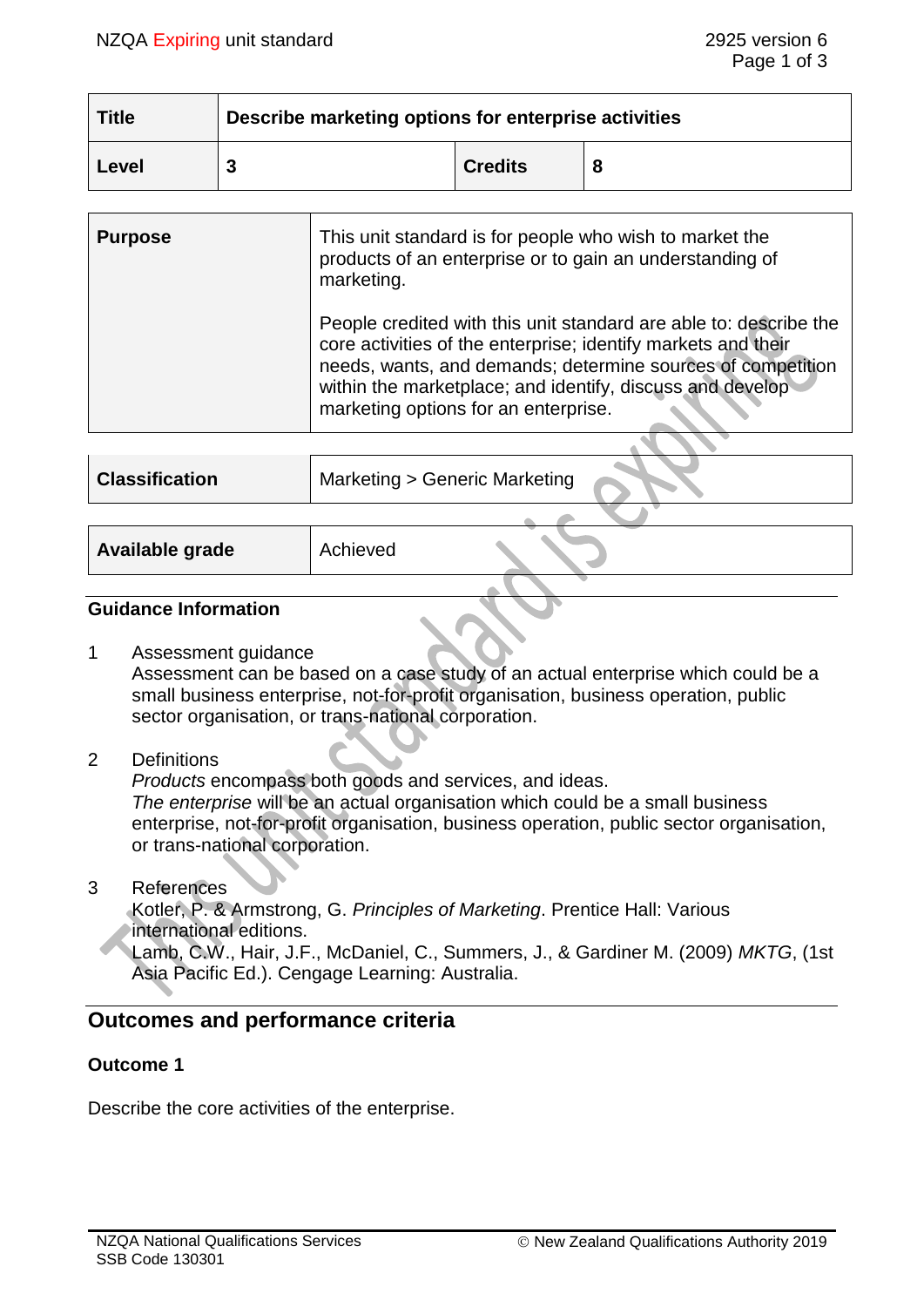## **Performance criteria**

1.1 The objectives and goals of the enterprise are identified and described in terms of its mission statement and business portfolio.

#### **Outcome 2**

Describe markets and their needs, wants, and demands.

#### **Performance criteria**

- 2.1 Enterprise products are described in terms of satisfying market needs, wants, and demands.
- 2.2 Actual and potential market segments are identified and described for the enterprise.

#### **Outcome 3**

Determine sources of competition within the marketplace.

#### **Performance criteria**

3.1 Competition for the provision of products by the enterprise is identified in terms of products, prices, distribution, and promotion.

Range two competitors.

3.2 The core activities of the enterprise are assessed in terms of competitive advantages and disadvantages.

## **Outcome 4**

Identify, describe and develop marketing options for the enterprise.

## **Performance criteria**

- 4.1 The benefits of the products offered to satisfy market wants, needs, and demands are identified in terms of value, satisfaction, and quality.
- 4.2 Marketing elements are described in relation to specific enterprise activities and customer needs, wants, and demands.

Range product, pricing, promotion, distribution.

- 4.3 Marketing options are developed in terms of retaining existing customers or expanding the customer base.
	- Range a minimum of two options each for two products.